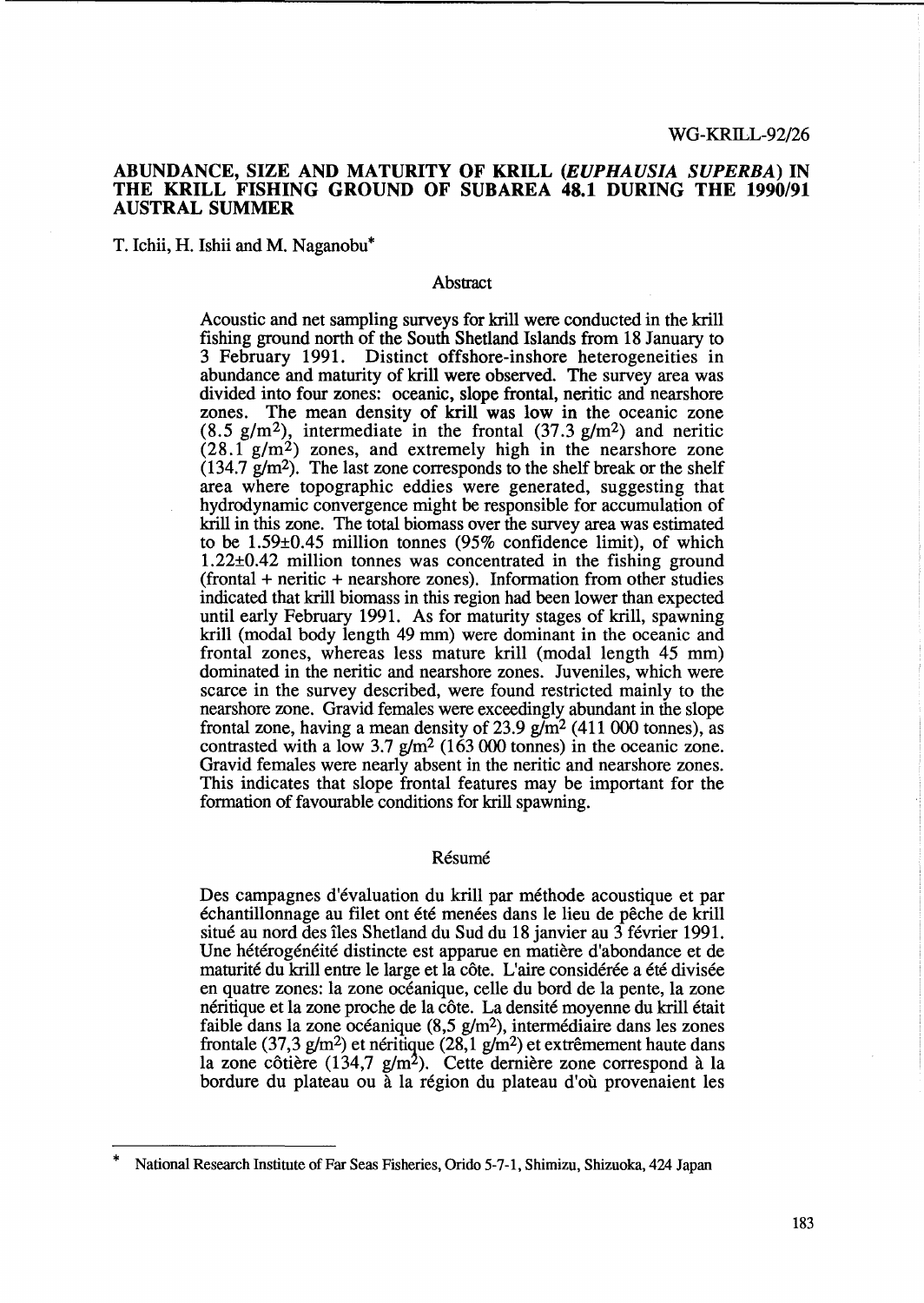tourbillons topographiques, ce qui laisse entendre que la convergence hydrodynamique pourrait être responsable de l'accumulation du krill dans cette zone. La biomasse totale de la zone considérée à été estimée  $\lambda$  1,59 ± 0,45 million de tonnes (intervalle de confiance de 95%), dont  $1,22 \pm 0,42$  million de tonnes étaient concentrées dans le lieu de pêche (zones frontale + néritique + côtière). Des informations provenant d'autres études indiquaient qu'avant début février 1991, la biomasse de krill avait été plus faible qu'on aurait pu s'y attendre dans cette région. En ce qui concerne les stades de maturité du krill, le krill reproducteur (longueur modale du corps, 49 mm) était prédominant dans les zones océanique et frontale, alors que le krill à un stade de maturité moins avancé (longueur modale, 45 mm) dominait dans les zones néritique et côtière. Les juvéniles, rares dans la campagne d'évaluation décrite, étaient généralement restreints à la zone côtière. Les femelles gravides de la zone du bord de la pente, d'une densité moyenne de  $23.9$  g/m<sup>2</sup> (411 000 tonnes), étaient extrêmement abondantes par rapport à la faible densité de 3,7  $g/m^2$  (163 000 tonnes) observée dans la zone océanique. Les femelles gravides étaient pratiquement absentes des zones néritique et côtière. Ceci met en évidence l'importance potentielle des caractéristiques du bord de la pente dans la formation de conditions favorables à la reproduction du krill.

#### Резюме

С 18 января по 3 февраля 1991 г. проводились акустические съемки и выборочные траловые съемки на участке промысла криля к северу от Южных Шетландских о-вов. Наблюдались четкие неоднородности в численности и половозрелости криля в прибрежных водах и в открытом Съемка делилась на четыре зоны: океаническая, MODe. фронтального склона, неритическая и прибрежная. Средняя плотность криля была низкой в океанической зоне (8,5 г/м<sup>2</sup>), средней в фронтальной (37,3 г/м<sup>2</sup>) и неритической  $(28.1 \text{ r/m}^2)$  зонах и очень высокой в прибрежной зоне (134.7) г/м<sup>2</sup>). Последняя зона совпадает с границей шельфа или районом шельфа, где образовались топографические водовороты. Это указывает на то, что накопление криля в этой зоне возможно вызвано гидронамической конвергенцией. Оценка общей биомассы в районе съемки - $1,59 \pm 0,45$  миллиона тонн (доверительный интервал - 95%), из чего 1,22 ± 0,42 миллиона тонн было сконцентрировано на промысловом участке (фронтальная + неритическая + прибрежная зоны). Полученная в результате других исследований информация указывает на то, что до начала февраля 1991 г. биомасса криля в данном районе была ниже ожиданной. Что касается стадий зрелости криля, в преобладал океанической фронтальной зонах И нерестующий криль (модальная длина - 49 мм), тогда как "менее" зрелый криль (модальная длина - 45 мм) доминировал в неритической и прибрежной зонах. Молодь, численность которой была низкой в ходе описанной съемки,  $\, {\bf B}$ основном ограничивалась прибрежной зоной. Икряные самки были исключительно многочислены в зоне фронтального склона, где средняя плотность составила 23,9 г/м<sup>2</sup> (411 000 тонн). По сравнению с этим, в океанической зоне средняя плотность была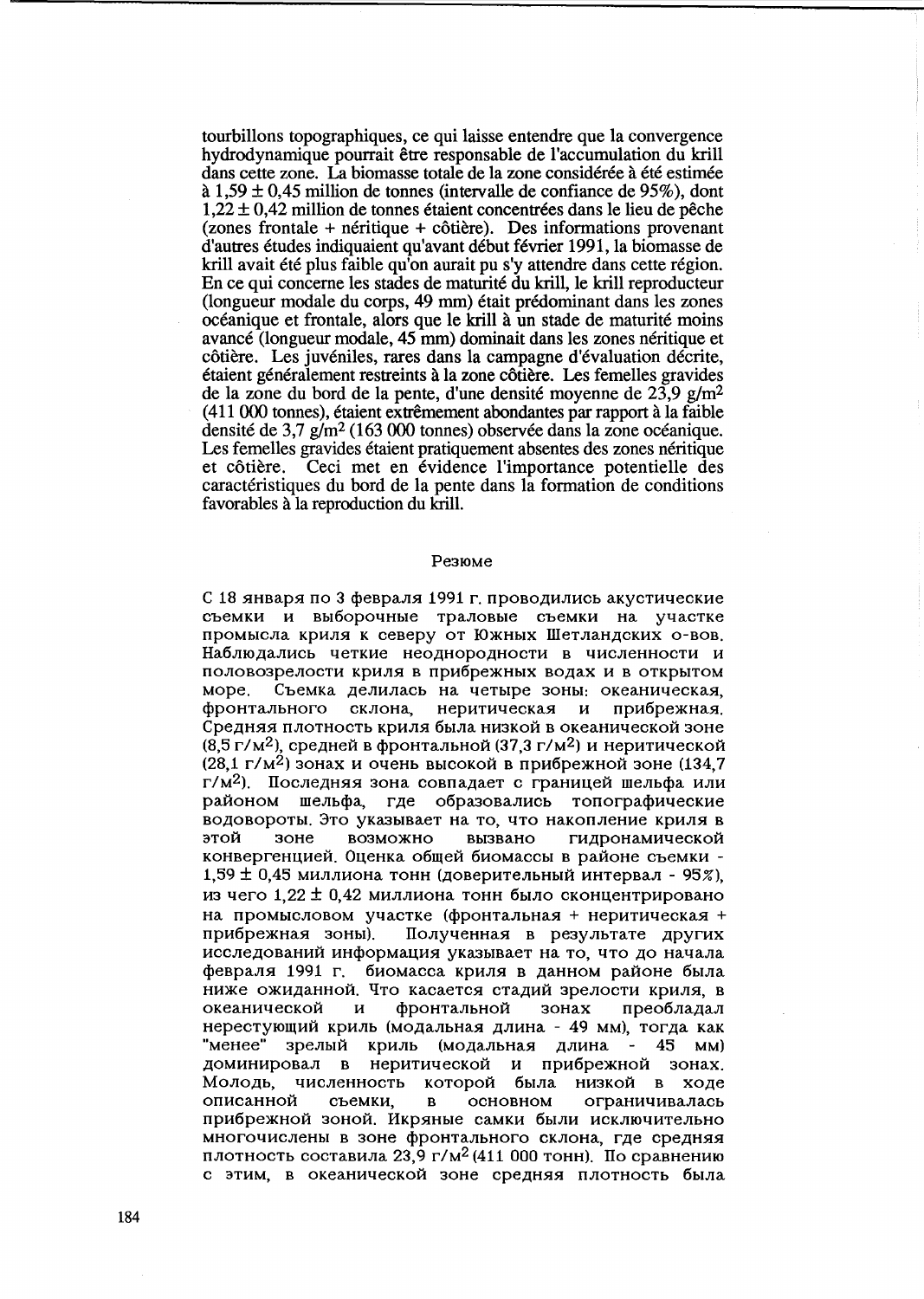низкой - 3,7 г/м<sup>2</sup> (163 000). Икряные самки почти отсутствовали в неритической и прибрежной зонах. Это указывает на то, что особенности фронтального склона могут играть важную роль в формировании благоприятных условий для нереста криля.

#### Resumen

Del 18 de enero al 3 de febrero de 1991 se realizaron prospecciones acusticas y de muestreo mediante redes en la zona de pesca de kril al norte del archipiélago de las Shetland del Sur. Se observaron claras diferencias en la abundancia y madurez del kri! entre las aguas de alta mar y las cercanas a la costa. El área de estudio se dividió en cuatro zonas: oceanica, talud frontal, neritica y cercana a la costa. La densidad media del kril fue baja en la zona océanica  $(8.5 \text{ g/m}^2)$ , intermedia en la zona frontal (37.3 g/m<sup>2</sup>) y nerítica (28.1 g/m<sup>2</sup>), y extremadamente alta cerca de la costa (134.7 g/m2). La ultima zona corresponde al horde de la plataforma continental 0 al area de la plataforma en donde se generan remolinos por accidentes topográficos, lo que sugiere que la convergencia hidrodimimica puede ser la causa de que el kril se acumule en esta zona. La biomasa total sobre el area estudiada se estim6 en 1.59 ± 0.45 millones de toneladas (Hmite de confianza del 95%), de la cual 1.22 ± 0.42 millones de toneladas se concentraron en la zonas de pesca (frontal + nerítica + cercana a la costa). Según la información que se tenia de esta zona, de otros estudios realizados, la biomasa de kril fue menor de 10 previsto hasta principios de febrero de 1991. En 10 que respecta a los estados de madurez del kril, predomin6 el kril en desove (longitud modal de 49 mm) en las zonas oceanica y frontal, mientras que el kril menos maduro (longitud modal de 45 mm) predomin6 en las zonas nerftica y cercana a la costa. Los juveniles, que resultaron escasos en la prospecci6n estudiada, se limitaron a la zona cercana a la costa. Se encontró una gran cantidad de hembras grávidas en la zona del talud frontal con una densidad media de 23.9 g/m<sup>2</sup> (411 000 toneladas), comparado con una baja densidad  $(3.7 \text{ g/m}^2)$  en la zona océanica (163000 toneladas). Casi no se encontraron hembras gravidas en las zonas nerftica y cercana a la costa. Esto supone que las caracterfsticas del talud frontal podrían ser importantes en la formación de condiciones favorables para el desove del kril.

## 1. INTRODUCTION

The Antarctic Peninsula region is known as a region rich in krill and has been actively studied. Siegel (1988) has provided the following information on the distribution and abundance of krill in this region: "In spring, as the pack ice retreats, krill abundance increases. In late December to early January it reaches its highest levels which last until the beginning of March. Interestingly, the krill stock shows a distinct spatial segregation in the maturity stages during the spawning season. Gravid and spawning adults occur along the continental slope and in oceanic waters, while nearer to the coast subadult krill dominate and juveniles are confined to coastal shelf waters."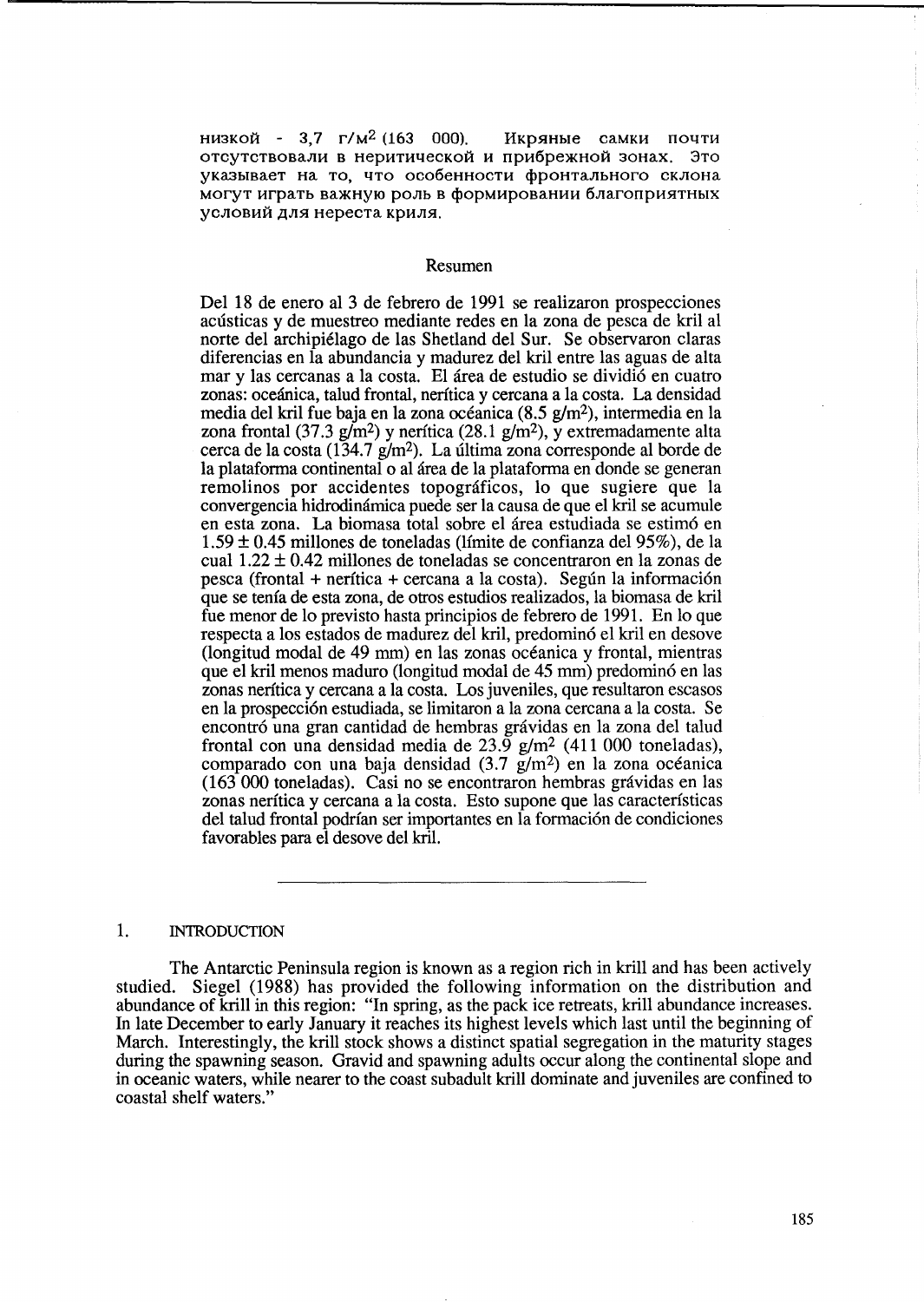In the Antarctic Peninsula region the krill fishing has regularly been conducted in the waters north of the South Shetland Islands, which corresponds to spawning and feeding grounds for adult and subadult krill (e.g., Siegel, 1988). As this area potentially overlaps with foraging grounds for krill-dependent predators during summer it has now become one of the "hot-spots". This paper presents information on biomass estimates and stock structure of krill in this fishing area during the 1990/91 summer, and also discusses mechanisms for the formation of persistent concentrations of krill by examining the relationship between the pattern of krill distribution and oceanographic structure.

# 2. MATERIALS AND METHODS

The cruise of RV *Kaiyo Maru* was conducted in two stages (Ichii *et al.,* 1991), although this paper deals only with research activities of the second leg. Leg 2 covered the waters from the north of Elephant Island to the north of Livingston Island from 18 January to 3 February 1991 (Figure 1). Transects ran in an offshore-inshore direction with 20 n miles between the transects. A zig-zag transect pattern in the offshore region of Livingston Island was caused by weather conditions which hampered operations. The cruise tracks running along the coast corresponded to the depth contour of approximately 150 m.

### 2.1 Oceanographic Observation

Oceanographic data were collected using a Sea-Bird SBE-19 CTD. CTD station depths were down to  $1\overline{000}$  m or closer to the sea bottom in shallower water.

For the study of subsurface current patterns around the islands, four drifting buoys (model C-2243, TOYOCOM, Japan) were released and tracked using the ARGOS system carried on TIROS-N and NOAA-A satellites. Typically, twelve locations per day were recorded for each buoy with an accuracy less than several hundred metres. From the 1987/88 survey krill were reported to be most abundant over the depth range of 30 to 40 m in this region (Anon., 1989). Therefore each buoy was deployed with a curtain drogue  $(4 \text{ m} \times 1 \text{ m})$  at 30 m depth to assess this subsurface circulation.

### 2.2 Hydroacoustic Survey

The echo sounder used was an FQ-50 with a digital integrator (Furuno Electric, Japan) operating at 200 kHz. The operating parameters of the acoustic system are summarised in Table 1. Throughout the survey period, excluding time spent on stations and towing sampling nets, the Mean Volume Back-Scattering Strength was continuously measured at the constant horizontal integration interval of 1 n mile for the depth range of 10 to 200 m or 10 m to bottom if shallower. The top depth of integration (10 m) was changed sometimes to 20 m to avoid surface noise. The target strength of krill used as a default value was -66.1 dB per 1 g wet weight of kriU (Shimadzu *et al.,* 1989). The actual length compositions of krill during the current survey were fairly close to the length composition derived from target strength measurements.

The echo-integrator was calibrated with a hydrophone at the port of Tokyo before (29 October 1990) and after (26 March 1991) the cruise. Two calibration experiments showed little reduction in source level and receiving sensitivity.

# 2.3 Net Sampling

Samples of krill were collected by a rectangular frame trawl (the *Kaiyo Maru* Midwater Trawl (KYMT)), which has a mouth area of 9 m<sup>2</sup> and mesh size of 3.4 mm. The trawl was towed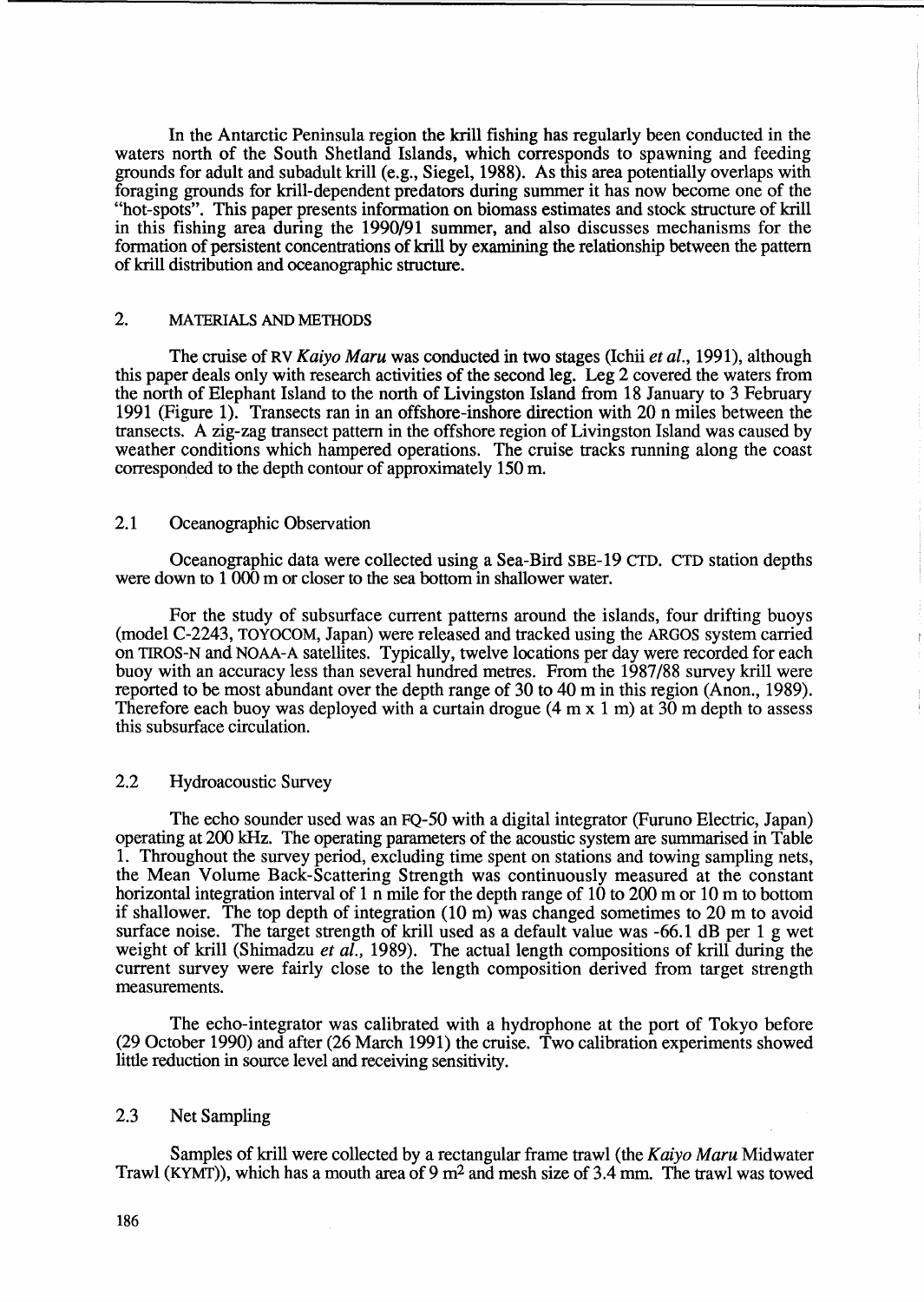obliquely from a depth of about 100 m to the surface at a speed of about 3 knots, at pre-determined fixed locations (blind tows). When a dense swarm of krill was detected acoustically, the KYMT was towed horizontally at swann depth (aimed tows).

A sample from each haul was preserved in a 10% (buffered) formalin-seawater solution for later examination in the laboratory ashore. 150 individuals of krill were randomly selected from each sample for measurement of body length and determination of maturity stage; all individuals were analysed for small catches of  $\leq$ 150 krill. Body length was measured to the nearest millimetre from the tip of the rostrum to the end of the telson. All measurements were carried out by a single observer to avoid methodologically biased differences in length frequency data (Watkins *et al.,* 1985). Maturity stages were identified according to the classifications of Makarov and Denys (1981). The size and maturity stage compositions from each sample were weighted by their respective mean density, estimated acoustically over 10 n miles along the transect near its respective sampling station before being pooled.

### 3. RESULTS

## 3.1 Oceanographic Features

Figure 2 shows horizontal salinity distribution at 10 m depth. Three different regions were clearly distinguished: the oceanic (deeper than approximately 3 000 m), slope frontal ( $\approx$  500 to 3 000 m depth) and inshore ( $\approx$  150 to 500 m) region (Figure 3). The frontal region, known as CBW (Continental Boundary Waters), is characterised by a relatively sharp increase in salinity towards the south (from 33.7 to 34.2 *%0)* and is restricted to a band along the island shelf slope.

The tracks of four buoys demonstrated subsurface current patterns in each region (Figure 4). In the oceanic region buoy 1 moved continuously towards the northeast on meandering and eddying currents, reaching as far as the South Georgia region, and then became trapped in the shelf break area west of South Georgia. In the frontal region buoys 2 and 3 drifted eastward at first, then became entrained in the inshore waters adjacent to Elephant and Livingston/King George Islands, respectively. These buoys demonstrated the existence of complex eddies along the shelf break or on the shelf to the north of South Shetland Island. Buoy 4 was deployed in the inshore region and became entrained in an erratically rotating current along the shelf break, before becoming trapped in Barclay Bay on the northern side of Livingston Island. Thus, all the buoys exhibited a distinct tendency to be trapped in topographical complex eddies generated along the shelf break or on the shelf.

# 3.2 Hydroacoustic Surveys

## 3.2.1 Stratification of Survey Region

Figure 5 shows the distribution of krill density along the transects. Krill density tended to decrease oceanward. In the oceanic region only occasional occurrences of dispersed aggregations were observed, while in the frontal region dispersed aggregations or small swarms were frequently detected. The inshore region was characterised by large and dense swarms concentrated along the shelf breaks or on the shelf where topographical eddies were generated. In order to reduce the variance in the biomass estimate for the inshore region, this region was divided into two zones: neritic and nearshore (Figure 6). The latter zone was defined as narrow bands along the 150 m depth contour where krill were frequently concentrated. The width of the nearshore zone was assumed to be 3 n miles because the area of high density appeared to be formed at least over this width along the coast. Consequently, for the estimation of total krill biomass over the survey region, this area was divided into four zones: oceanic, slope frontal, neritic and nearshore.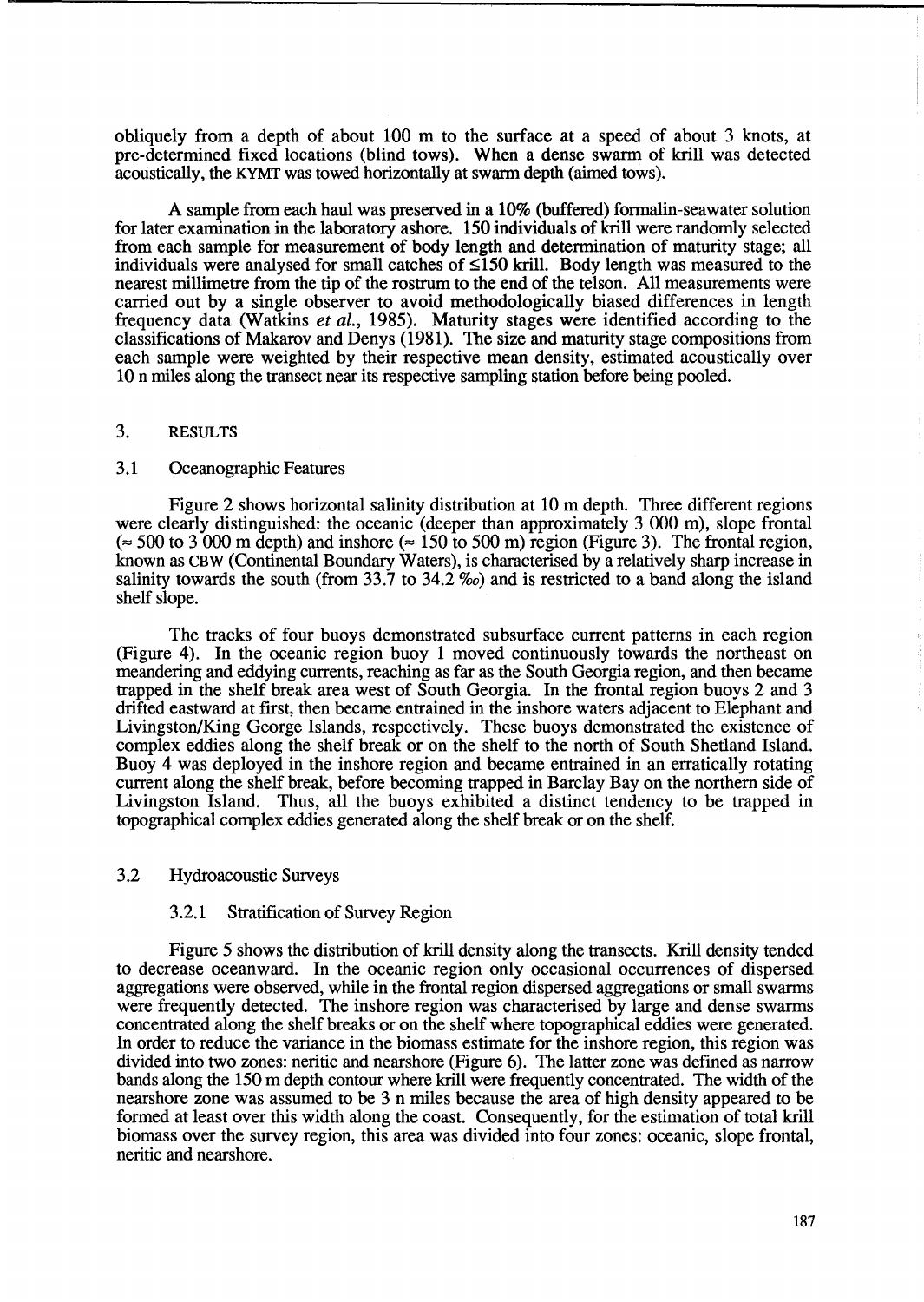#### 3.2.2 Day/Night Differences in Krill Density

Because of krill's tendency to migrate at night towards the surface, where they can be undetectable acoustically, the difference in overall mean density between day and night was checked using pooled data (densities over integration intervals) for each zone. Day and night densities were 7.9 and 10.7 g/m<sup>2</sup>; 37.2 and  $40.0$  g/m<sup>2</sup>; 25.7 and 39.7 g/m<sup>2</sup>; and 165.0 and *72.6 g/m<sup>2</sup>* in the oceanic, frontal, neritic and nearshore zones, respectively. Since no significant day/night difference in mean density was observed for each zone, all day- and night-time data were combined for subsequent analyses.

### 3.2.3 Estimation of Mean Density and Biomass

Mean density and sampling variance were estimated using a transect-based method adopted at the second post-FIBEX acoustic workshop (Anon., 1986). This method assumes that the transect means are independent, that the regression of expected number of animals on transect length should pass through the origin, and that the variance of the number of animals is proportional to transect length.

Mean density ( $g/m^2$ ) for each zone, the variance (Var) of the mean and 95% confidence limits (CL) about the mean were calculated from:

$$
\overline{d}_{i} = \frac{\sum_{k=1}^{N_{i}} d_{ik} L_{ik}}{\sum_{k=1}^{N_{i}} L_{ik}}
$$
\n
$$
Var(\overline{d}_{i}) = \frac{N_{i}}{N_{i} - 1} \frac{\sum_{k=1}^{N_{i}} (d_{ik} - \overline{d}_{i})^{2} L_{ik}^{2}}{\left(\sum_{k=1}^{N_{i}} L_{ik}\right)^{2}}
$$
\n
$$
CL(\overline{d}_{i}) = \pm t (N_{i} - 1, 0.05) \sqrt{Var(\overline{d}_{i})}
$$

where  $d_i$  = mean density for *i*-th zone<br> $d_{ik}$  = mean density for *k*-th trans

 $d_{ik}$  = mean density for k-th transect in *i*-th zone<br>  $L_{ik}$  = length of k-th transect in *i*-th zone

 $L_{ik}$  = length of *k*-th transect in *i*-th zone<br>N<sub>*i*</sub> = number of transects in *i*-th zone

- $=$  number of transects in *i*-th zone
- $t(\mu, \alpha)$  = student's *t*-distribution with  $\mu$  degrees of freedom and proportion  $\alpha$  in both tails.

Biomass (tonnes) for each zone, the variance and 95% confidence limits of the biomass were given by:

$$
B_i = A_i \overline{d_i}
$$
  
Var $(B_i)$  =  $A_i^2 Var(\overline{d_i})$ ,  
CL $(B_i)$  =  $\pm t(N_i - 1, 0.05)\sqrt{Var(B_i)}$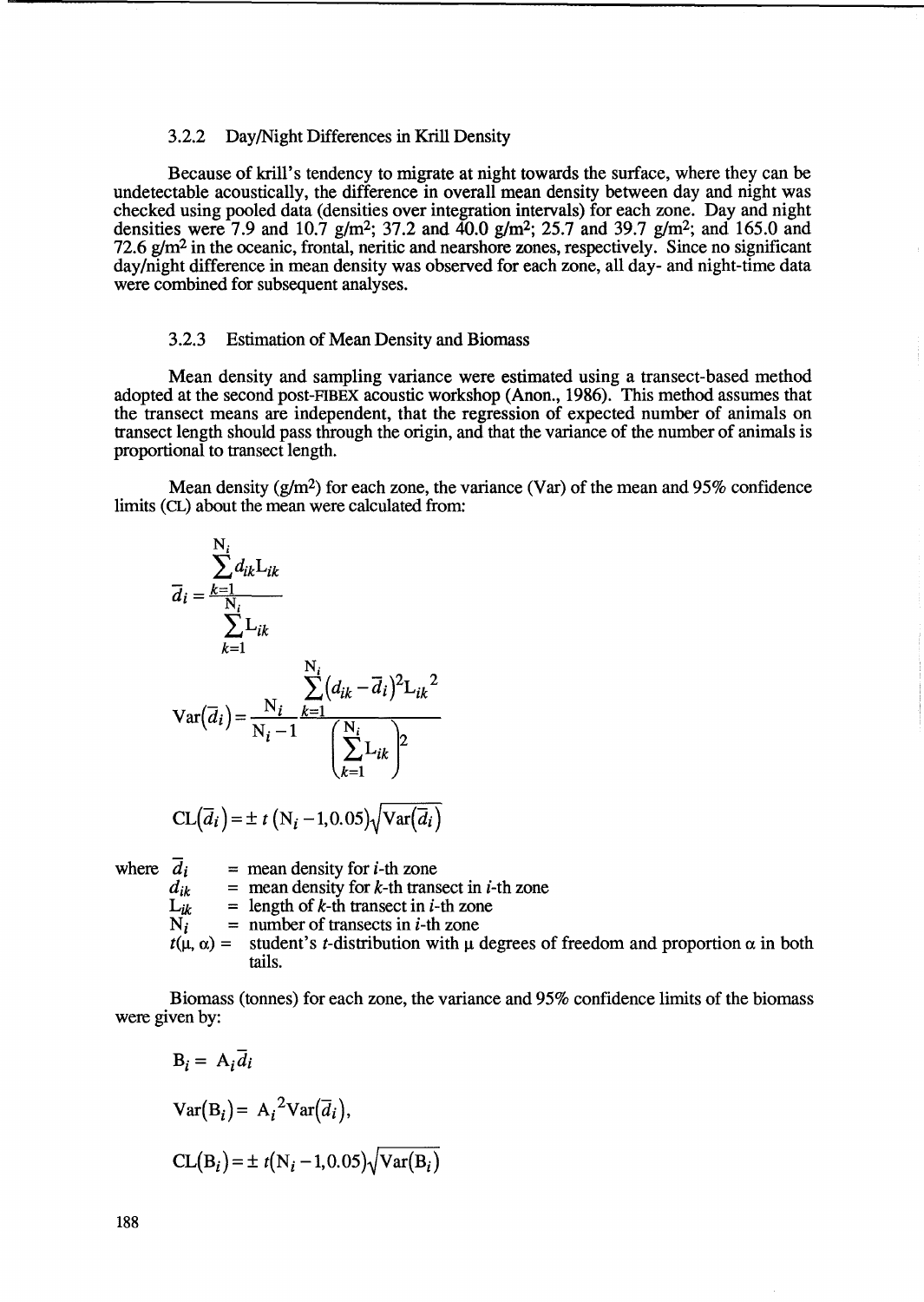where  $B_i$  = biomass for *i*-th zone  $A_i$  = area for *i*-th zone.

The total biomass (B*t)* for an area consisting of M zones, and the variance of the total biomass were computed as the sum of the zonal biomass  $|\sum B_i|$  and variance  $|\sum \text{Var}(B_i)|$ ,  $i=1$   $j$   $\qquad \qquad \downarrow i=1$ respectively. 95% confidence limits of the total biomass were estimated from:

 $CL(B_t) = \pm t \left( \sum N_i - M, 0.05 \right) \sqrt{\text{Var} \left( \sum_{i=1}^{m} B_i \right)}$  (Mackett, 1973).

The estimates of mean density and biomass for each zone are shown in Table 2. The mean density was as high as 135.1  $g/m^2$  in the nearshore zone, while only 8.5  $g/m^2$  in the oceanic zone, with intermediate values of 37.3 and 28.1 g/m2 in the frontal and neritic zones, respectively. The coefficient of variation (CV) was higher in the nearshore zone (33%) than other zones (24 to 26%) due to the extremely patchy distribution of krill and the smaller number of transects in this zone. The total biomass over the survey region was estimated to be 1.59±0.45 million tonnes (95% confidence limit), of which 1.22±0.42 million tonnes was concentrated in the areas of fishery operation ("frontal" + "neritic" + "nearshore"). A statistically valid CV (14%) was obtained for the total biomass.

#### 3.2.4 Spatial Distribution of Lengths and Maturity Stages of Krill

The krill stock showed a distinct offshore-inshore separation in size and maturity classes (Figure 7). Large krill (modal length 49 mm) were dominant in the oceanic and slope frontal zones, whereas medium-sized krill (modal length 45 mm) dominated in the neritic and nearshore zones. Small krill (modal length 30 mm) were scarce except in the nearshore zone where they represent about 30% of the stock. According to the growth curve for krill (Siegel, 1987), length modes of 45 mm and 30 mm correspond approximately to ages 3+ and 1+ years respectively. The 49 mm length mode is possibly composed of mostly age 4+ and older, considering the clear difference in maturity stages between krill with modal lengths of 49 and 45 mm (Figure 7).

All krill were at the spawning stage in the oceanic and frontal zones. Almost all females were gravid (stage IIID) and all males had fully developed spermatophores (IIIB). On the other hand, krill were less mature in the neritic and nearshore zones: females were not gravid (IIIBC), and a large component (35 to 45%) of males were immature (lIA1-IIA3). Juveniles were generally restricted to the nearshore zone where they constituted 27% of the stock. The percentages of gravid females in the population were  $43\%, 64\%, 4\%$  and  $3\%$  in the oceanic, slope frontal, neritic and nearshore zones respectively. Multiplying the mean densities of kriU by these percentages, mean densities of gravid specimens were calculated to be extremely high in the slope frontal zone (23.9 g/m<sup>2</sup>), as contrasted with the lower values (3.7 g/m<sup>2</sup>) in the oceanic zone, while such krill were virtually absent from the neritic and nearshore zones (Table 3). Gravid biomass amounted to 594 000 tonnes over the survey region, of which as much as 411 000 tonnes was concentrated in the slope frontal zone.

## 4. DISCUSSION

The present study divided the inshore region into the two zones ("neritic" and "nearshore"). This clearly reduced the coefficient of variation of the biomass estimate for the inshore region (from 38% to 21%), with only a small change in the biomass estimate (decrease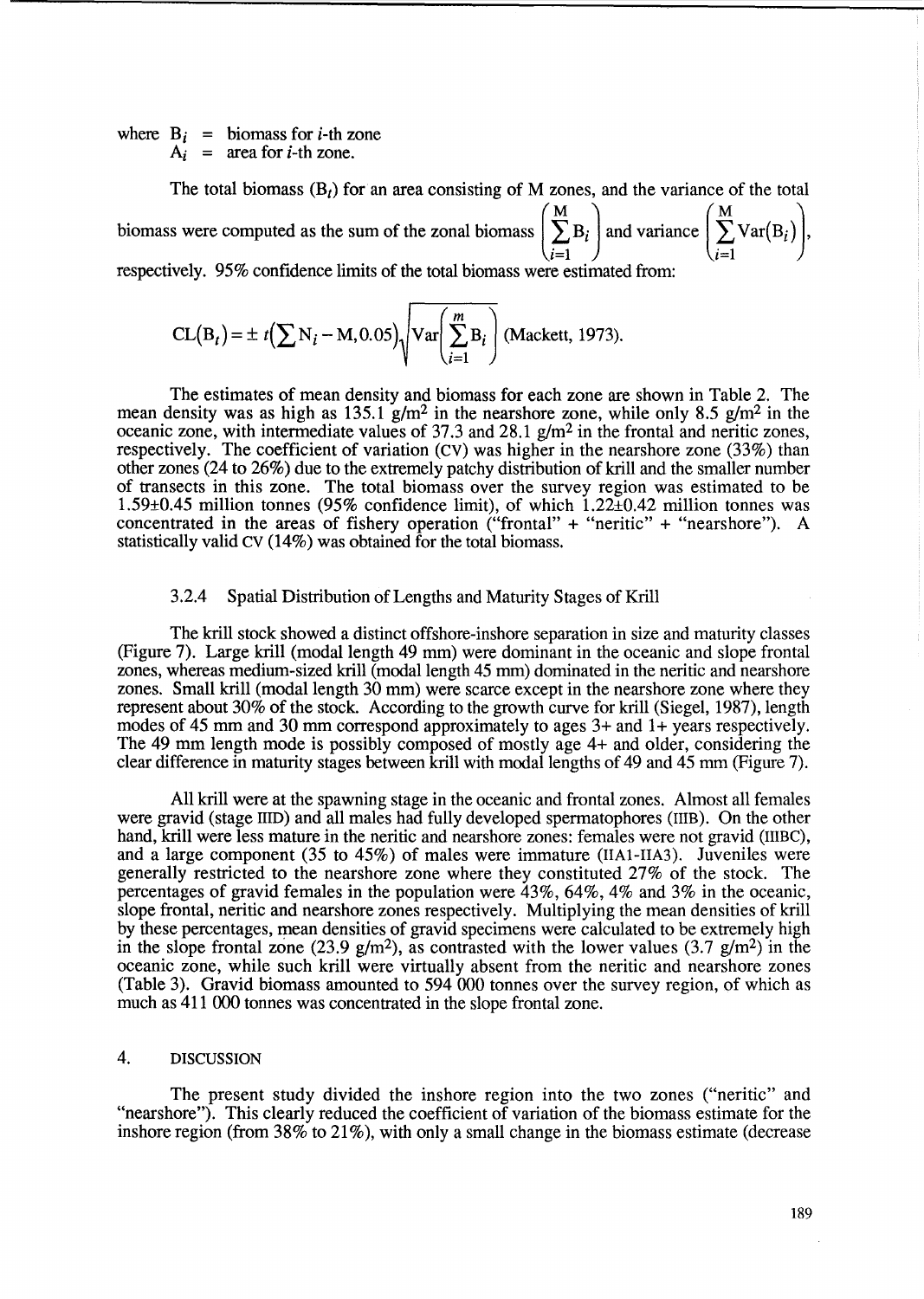by 10%). Since the inshore region showed great spatial variability in krill abundance, the number of transects should be increased (e.g., by setting cruise tracks diagonally across depth contours) to obtain more reliable estimates.

Krill density and biomass in the 1990/91 season for this region were at lower levels until early February, approaching normal levels from mid-February onward (AMLR, 1991). This low density in early summer influenced krill-eating predators at Seal Island: 20% decline in the number of penguins occupying nests compared to last season, and longer feeding trips of Antarctic fur seals in early January (five to nine days) compared to late February (one to three days) (AMLR, 1991). Ichii *et al.* (1991) also reported that the density at the localised fishing ground north of Livingston Island was approximately less than half of that three years ago  $(149 \text{ g/m}^2 \text{ in } 3 \text{ February } 1991 \text{ vs } 342 \text{ g/m}^2 \text{ in } 21 \text{ January } 1988)$ . Later in this season (late February to early March) krill biomass in the Elephant Island region was estimated to be as much as 2.12 million tonnes, the same level as in the previous season (AMLR, 1991). Hence, the estimate of total krill biomass obtained in this study should be regarded not as an underestimation but as a true reflection of lower biomass at the end of January in the 1990/91 season.

The krill stock showed distinct offshore-inshore heterogeneities in abundance and biological characteristics, which evidently resulted from both biological and hydrographic factors:

- $(i)$  low values of ChI a were observed in the oceanic zone compared to the other three zones during the survey (Ichii *et aI.,* 1991). This implies that the least favourable feeding environment might be responsible for the lower krill density in this zone;
- (ii) the krill spawning stock distribution was closely associated with the slope frontal zone, indicating that krill use this zone as spawning grounds. In the Indian Ocean sector a spawning ground appeared to coincide with the continental slope front region (Ichii, 1990). The slope region is favourable for spawning for the following reasons. Firstly, spawning must be much more successful in deeper waters (the frontal and oceanic zones) than in the shallow coastal region (the neritic and nearshore zones) because in the shallow region sinking krill eggs would soon reach the seabed and become exposed to predation by benthic animals, resulting in a lower survival rate. Secondly, comparing the two deeper zones (slope frontal and oceanic) the former zone may be more favourable in that the upwelling deep water may assist upward movement of early larval stage kriU (Marr, 1962) and that the higher phytoplankton concentration may provide a better feeding environment for spawning krill;
- (iii) the neritic and nearshore zones are characterised by sluggish circulation around the islands. Areas of dense krill concentration tended to coincide with the shelf break or be on the shelf, where topographic convergent eddies were generated. The hydrodynamic convergence, therefore, might be responsible for aggregating krill into the nearshore zone. This mechanical accumulation might also cause the frequent occurrence of juveniles, which are poorer swimmers than adults, in this zone.

Krill trawlers which had been operating over the frontal, neritic and nearshore zones during the study period operated only in the last two zones by the end of February, 1991. Postspawned krill were observed in their catches (Kawaguchi, personal communication). Siege1 (1988) and Brinton (1991) suggested that, after spawning, adult krill leave the oceanic and frontal zones where larvae occur at that time in surface waters, and migrate into the neritic and nearshore zones. It is therefore considered that toward the end of the spawning season more and more post-reproductive krill were moving into the neritic and nearshore zones, probably leading to a considerable part of the krill biomass aggregating in those zones.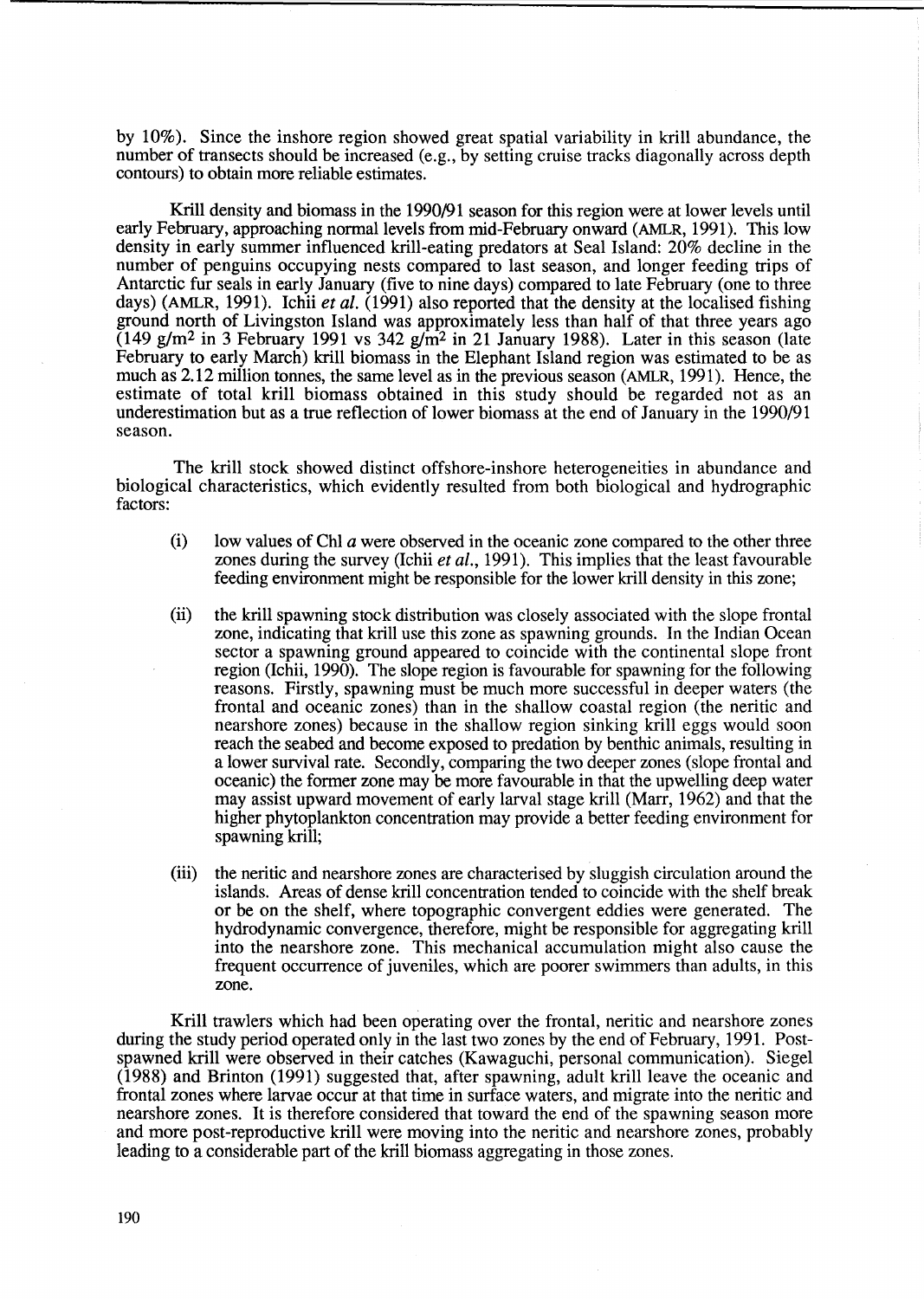### ACKNOWLEDGEMENTS

We are grateful to Captain T. Morooka, the officers and crew of RV *Kaiyo Maru* for their kind assistance during the cruise. Our sincere thanks to N. Obitus for valuable technical assistance in examining krill. We would like to express our gratitude to K. Hiramatsu, S. Kawahara, of our institute, and H. Kishino of the Ocean Research Institute, University of Tokyo, for their helpful comments on the estimation of krill biomass. H. Hatanaka of our institute kindly reviewed this manuscript.

### REFERENCES

- AMLR. (ROSENBERG, J. and R. HEWITT, Eds). 1991. AMLR 1990/91 Field Season Report: Objectives, Accomplishments and Tentative Conclusions. Southwest Fisheries Science Center Administration Report u-91-18. Document *WG-CEMP-9J/ll.* CCAMLR, Hobart, Australia: 97 pp.
- ANON. 1986. Post-FIBEX Data Interpretation Workshop. Frankfurt, Federal Republic of Germany. September 1984.
- ANON. 1989. Showa 62-nendo Kaiyo-maru chousa koukai houkokusho (Report of *Kaiyo maru's* fifth Antarctic research cruise). Fisheries Agency of Japan: 301 pp.
- BIOMASS. 1984. *Report Series,* 40: 106 pp.
- BRINTON, E. 1991. Distributon and population structures of immature and adult *Euphausia superba* in the western Bransfield region during the 1986/87 summer. *Deep Sea. Res.,*  38 (8/9): 1169-1193.
- ICHII, T. 1990. Distribution of Antarctic kriU concentrations exploited by Japanese krill trawlers and minke whales. *Proc. NIPR Symp. Polar Bioi.,* 3: 36-56.
- ICHII, T., H. ISHII and M. NAGANOBU. 1991. Krill *(Euphausia superba)* distribution in relation to water movement and phytoplankton distribution off the northern South Shetland Islands. In: *Selected Scientific Papers,* 1991 *(SC-CAMLR-SSP/8).* CCAMLR, Hobart, Australia: 123-140.
- MACKETT, D.J. 1973. Manual of methods for fisheries resource survey and appraisal; Part 3 standard methods and techniques for demersal fisheries resource survey. FAO *Fish. Tech. Pap.,* 124: 39 pp.
- MAKAROV, R.R. and C.J. DENYS. 1981. Stages of sexual maturity of *Euphausia superba* Dana. *BIOMASS Handbook,* 11: 1-13.
- MARR, J.W.S. 1962. The natural history and geography of the Antarctic krill *(Euphausia superba* Dana). *Disc. Rep.,* 32: 33-464.
- SHIMADZU, Y., T. KOIKE and T. SUGURO. 1989. Target strength estimation of Antarctic kriU, *Euphausia superba* by cooperative experiments with commercial trawler. Document *SC-CAMLR-VIII/BG/30.* CCAMLR, Hobart, Australia: 10 pp.
- SIEGEL, v. 1987. Age and growth of Antarctic Euphausiacea (Crustacea) under natural conditions. *Mar. Bioi.,* 96: 483-495.
- SIEGEL, v. 1988. A concept of seasonal variation of krill *(Euphausia superba)* distribution and abundance west of the Antarctic Peninsula. In: SAHRHAGE, D. (Bd.). *Antarctic Ocean and Resources Variability.* Springer-Verlag, Berlin Heidelberg: 219-230.
- WATKINS, J.L., D.J. MORRIS and C. RICKETTS. 1985. Nocturnal change in the mean length of a euphausiid population: vertical migration, net avoidance, or experimental error? *Mar. Biol.,86: 123-127.*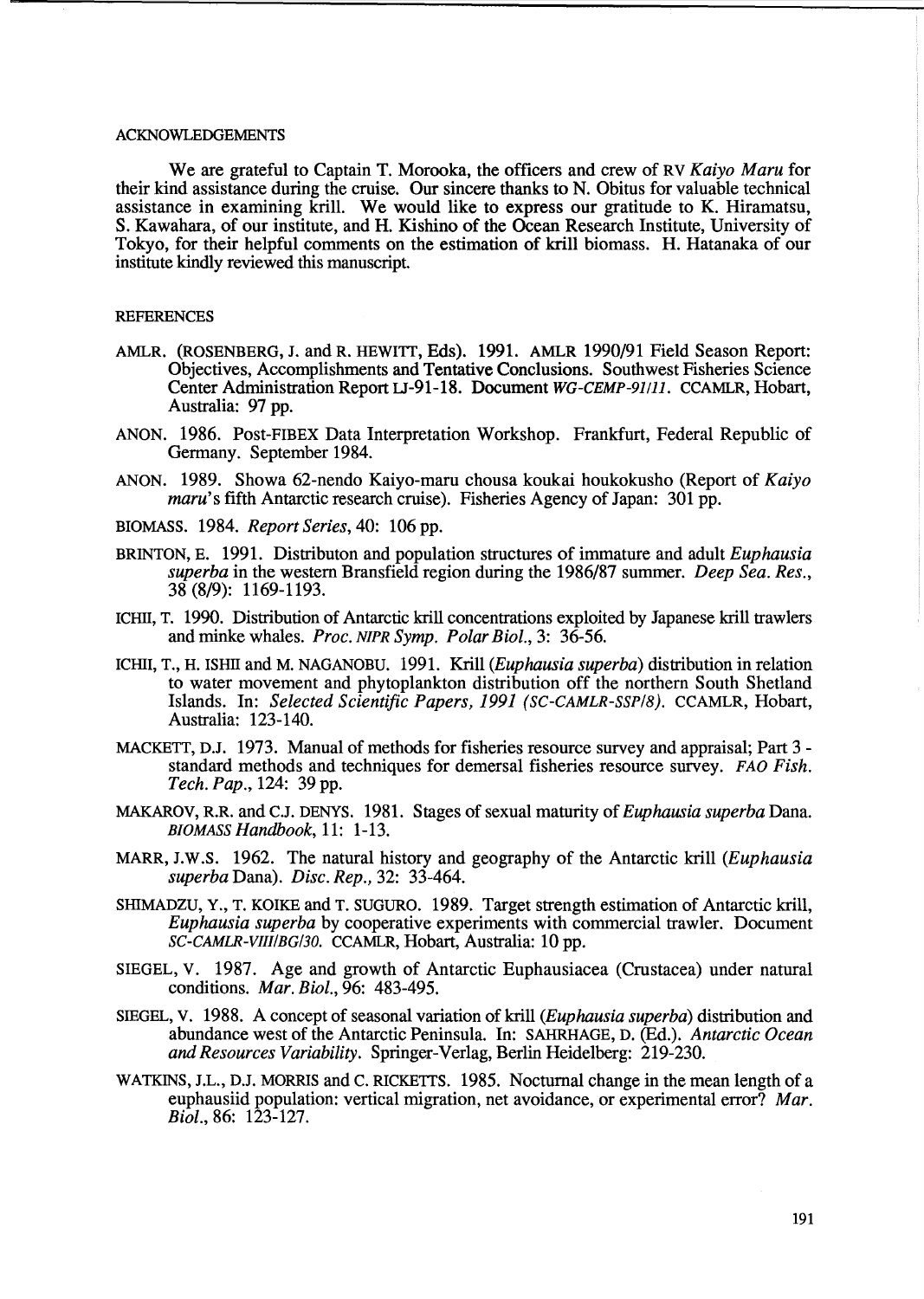| Table 1: | Operating parameters of the echosounder Furuno FQ-50. |
|----------|-------------------------------------------------------|
|----------|-------------------------------------------------------|

\* The top depth integration was changed to a maximum of 20 m when the sea was rough.

| Zone                                                | Area<br>$(10^3 \text{km}^2)$        | <b>Mean Density</b><br>(g/m <sup>2</sup> ) |                               |                              | <b>Biomass</b><br>$(103$ tonnes) |                                        |                                 | <b>CV</b><br>$\%$          | n                   |
|-----------------------------------------------------|-------------------------------------|--------------------------------------------|-------------------------------|------------------------------|----------------------------------|----------------------------------------|---------------------------------|----------------------------|---------------------|
|                                                     |                                     | Е                                          | $V^*$                         | CL                           | Е                                | $V^{\ast\ast}$                         | CL                              |                            |                     |
| Oceanic<br>Frontal<br>Neritic<br>Nearshore<br>Total | 44.0<br>17.2<br>10.3<br>2.1<br>73.6 | 8.5<br>37.3<br>28.1<br>135.1               | 4.2<br>91.5<br>47.3<br>2020.6 | 4.7<br>21.6<br>15.9<br>124.8 | 374<br>642<br>289<br>284<br>1589 | 8131<br>27069<br>5018<br>8911<br>49129 | 204<br>372<br>163<br>262<br>453 | 24<br>26<br>24<br>33<br>14 | 10<br>10<br>9<br>34 |

Table 2: Mean density and biomass of krill in each zone.

E - Mean, V - Variance, CL - 95% confidence limit, CV - coefficient of variation, n - number of transects,  $*$   $g^2/m^4$ ,  $**$  10<sup>6</sup> tonnes.

Table 3: Mean density and biomass of gravid krill in each zone.

| Zone                                                | % of Gravid Krill | <b>Mean Density</b>       | <b>Biomass</b>    |
|-----------------------------------------------------|-------------------|---------------------------|-------------------|
|                                                     | in the Population | $(g/m^2)$                 | $(103$ tonnes)    |
| Oceanic<br>Frontal<br>Neritic<br>Nearshore<br>Total | 43<br>64          | 3.7<br>23.9<br>1.1<br>4.1 | 163<br>411<br>594 |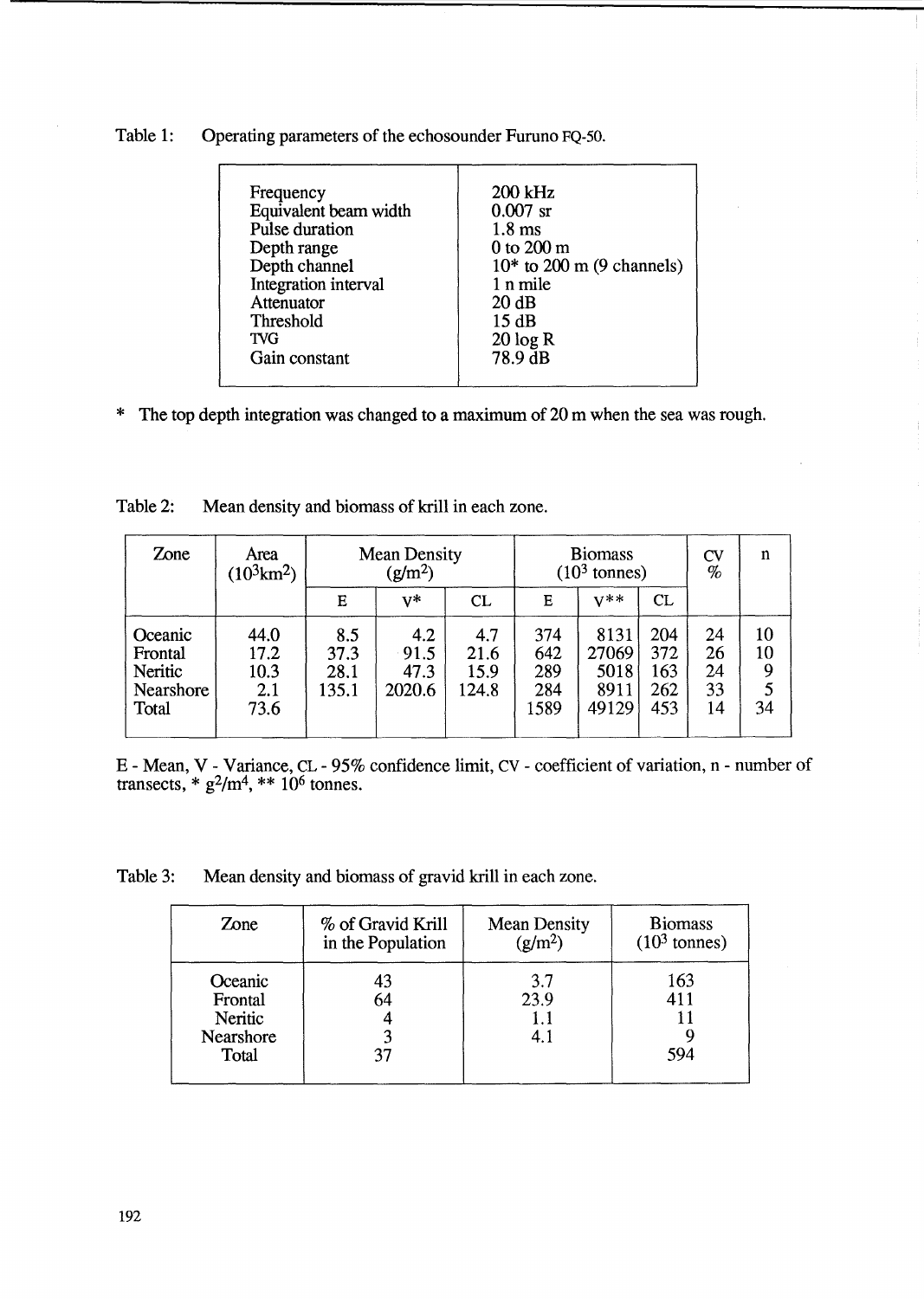



- o CfD stations
- CfD and KYMT (blind tow) stations
- $\Delta$  KYMT (aimed tow) station
- **A** CTD and KYMT (aimed tow) stations



Figure 2: Distribution of salinity at 10 m depth.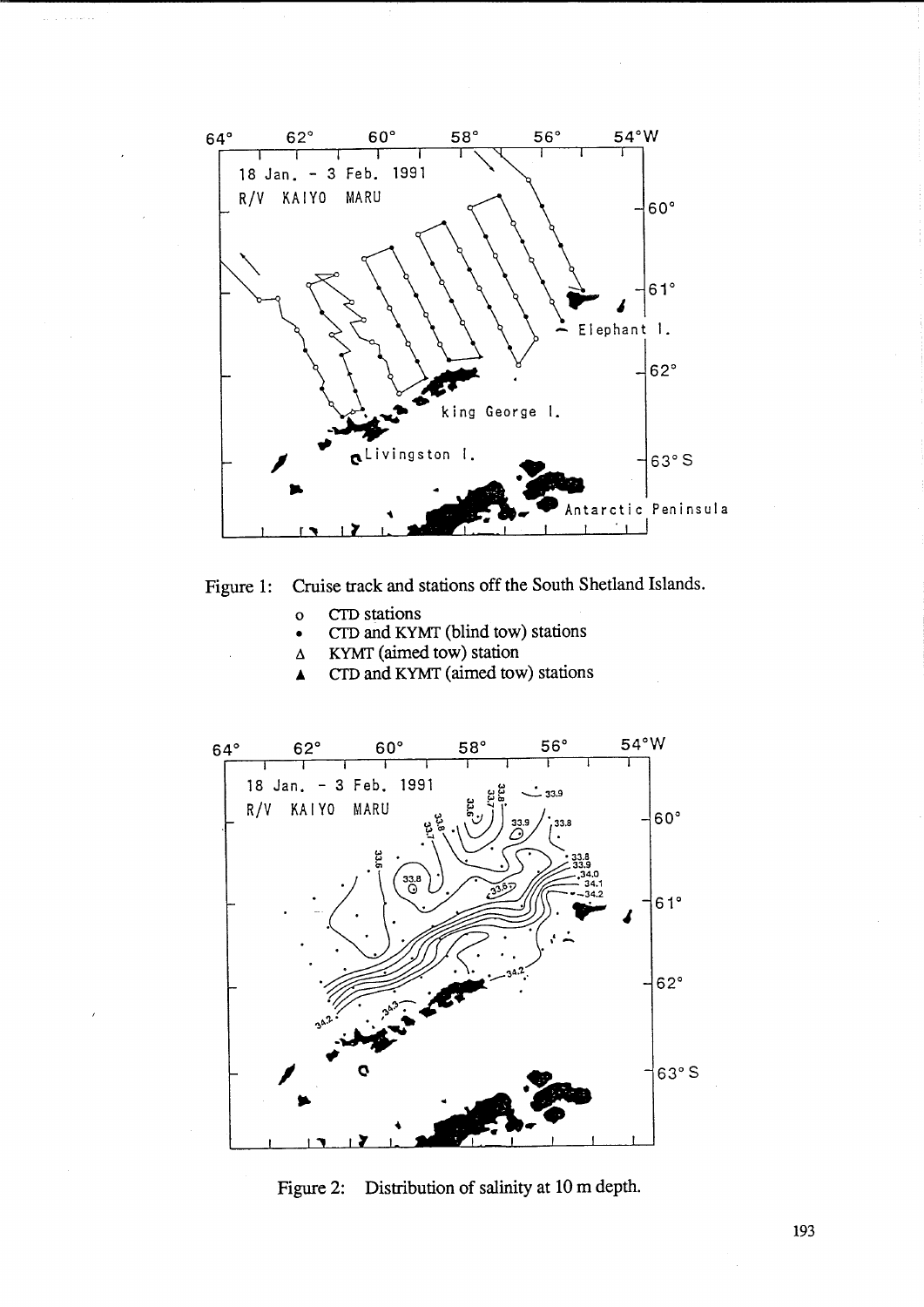

 $\ddot{\phantom{0}}$ 

Figure 3: Bathymetric chart around the South Shetland Islands. Depth in metres. Shaded area indicates the slope frontal zone.



Figure 4: Subsurface (30 to 35 m depth) circulation derived from the paths of four satellite-tracked buoys. Shaded area indicates the slope frontal zone.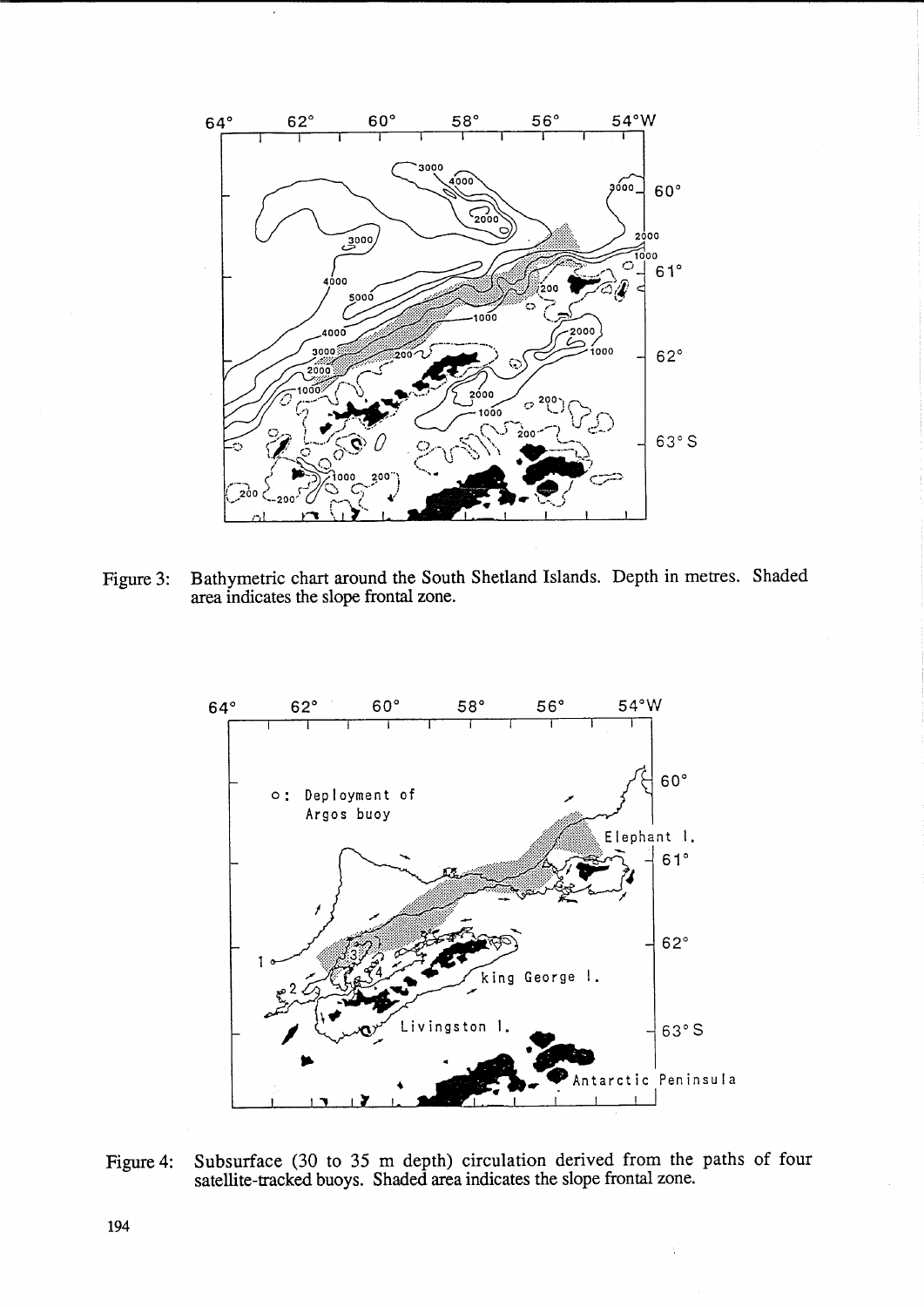

Mean densities of krill per n mile of the transect. Shaded area indicates the slope Figure 5: frontal zone.



Stratification of the survey area and transects for each zone. The nearshore zone is Figure 6: defined as 3-n mile wide belts along the 150 m depth contour. Cruise tracks along these narrow belts were used as transects for the nearshore zone.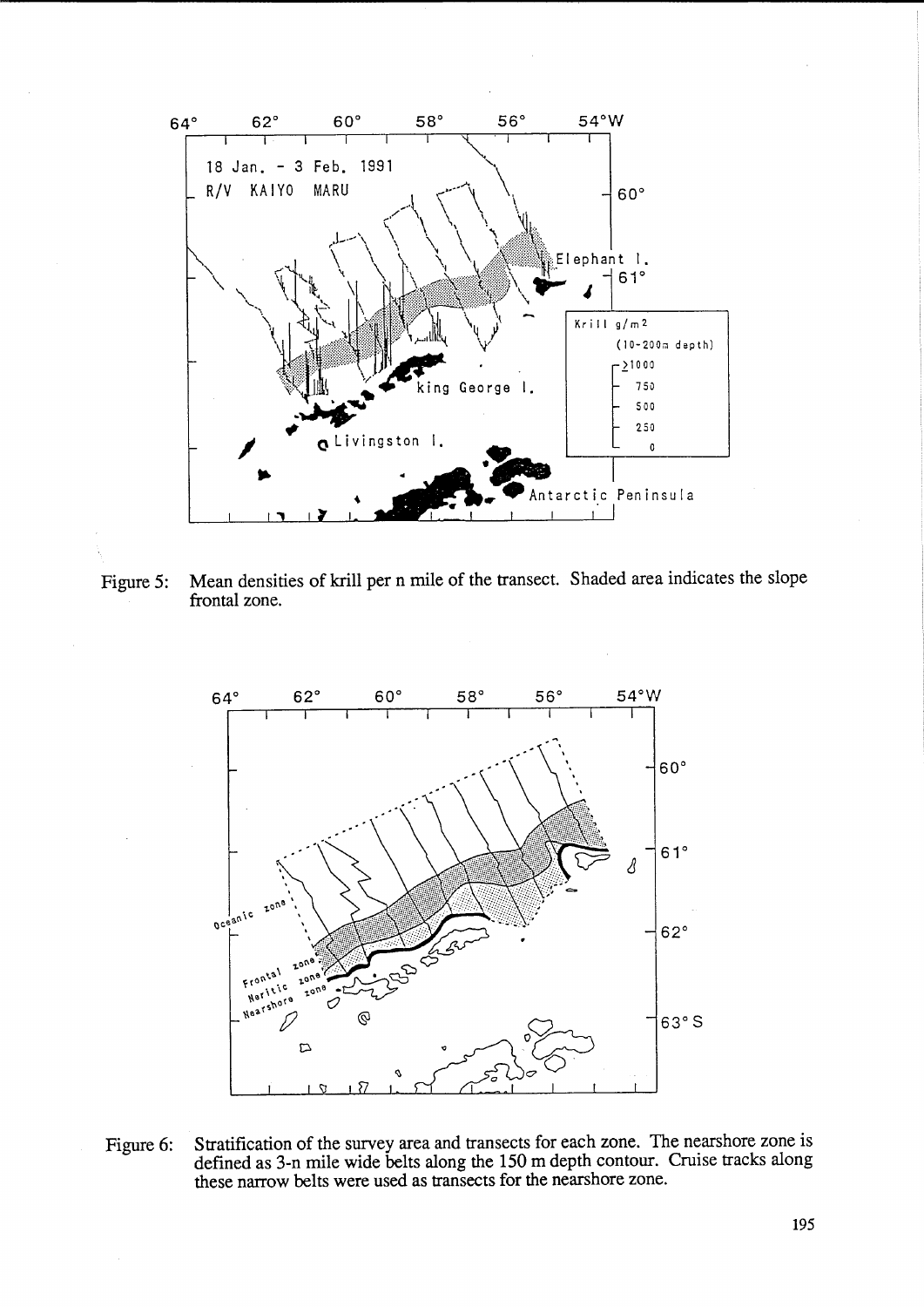

Figure 7: Length and maturity compositions of krill by zones.<br>Left: solid bars indicate krill larger than 50 mm solid bars indicate krill larger than 50 mm Right: bold dotted, shaded and solid bars indicate juveniles, subadult males and gravid females, respectively.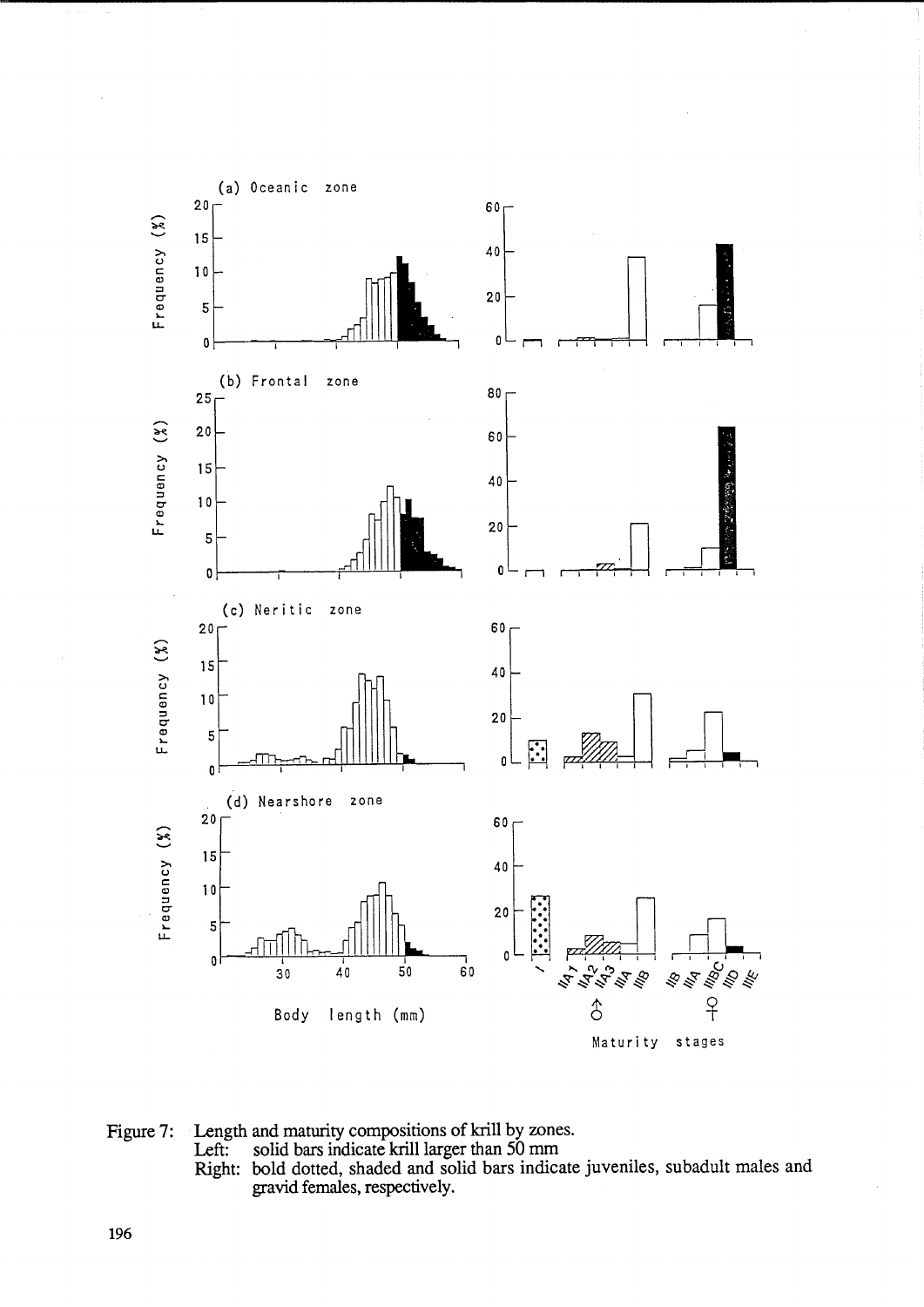# Légendes des tableaux

- Tableau 1: Paramètres relatifs à l'opération de l'échosondeur Furuno FO-50.
- Tableau 2: Densite et biomasse moyennes du kriU de chaque zone.
- Tableau 3: Densité et biomasse moyennes du krill gravide de chaque zone.

## Légendes des figures

- Figure 1: Trajet de la campagne et stations au large des iles Shetland du Sud.
	- o stations de CID
	- stations de CTD et KYMT (chalutage non contrôlé)
	- $\Delta$  station de KYMT (trait dirigé)
	- $\triangle$  stations de CTD et KYMT (trait dirigé)
- Figure 2: Distribution de la salinité à 10 m de profondeur.
- Figure 3: Carte de bathymetrie des environs des iles Shetland du Sud. Profondeur en mètres. La partie hachurée correspond à la zone du bord de la pente.
- Figure 4: Courants sous la surface (à une profondeur de 30 à 35 m) dérivés des trajets de quatre bouées suivies par satellite. La partie hachurée indique la zone du bord de la pente.
- Figure 5: Densités moyennes du krill par mille n. du transect. La partie hachurée correspond a la zone du bord de la pente.
- Figure 6: Stratification de la zone d'étude et des transects pour chaque zone. La zone proche de la côte est définie comme étant formée de ceintures de 3 milles n de large le long de la courbe de niveau de 150 m environ. Les trajets de la campagne le long de ces ceintures etroites ont servi de transects pour la zone proche de la côte.

#### Figure 7: Composition en longueurs et en fonction de la maturité du krill par zones.<br>A gauche : les barres pleines correspondent au krill de taille les barres pleines correspondent au krill de taille supérieure à 50 mm A droite : les barres en caractères gras pointillées, hachurées ou pleines correspondent respectivement aux juveniles, aux

### Список таблиц

males subadultes et aux femelles gravides.

- Таблица 1: Рабочие параметры эхолота Фуруно FQ-50.
- Таблица 2: Средняя плотность и биомасса криля в каждой зоне.
- Таблица 3: Средняя плотность и биомасса икряного криля в каждой зоне.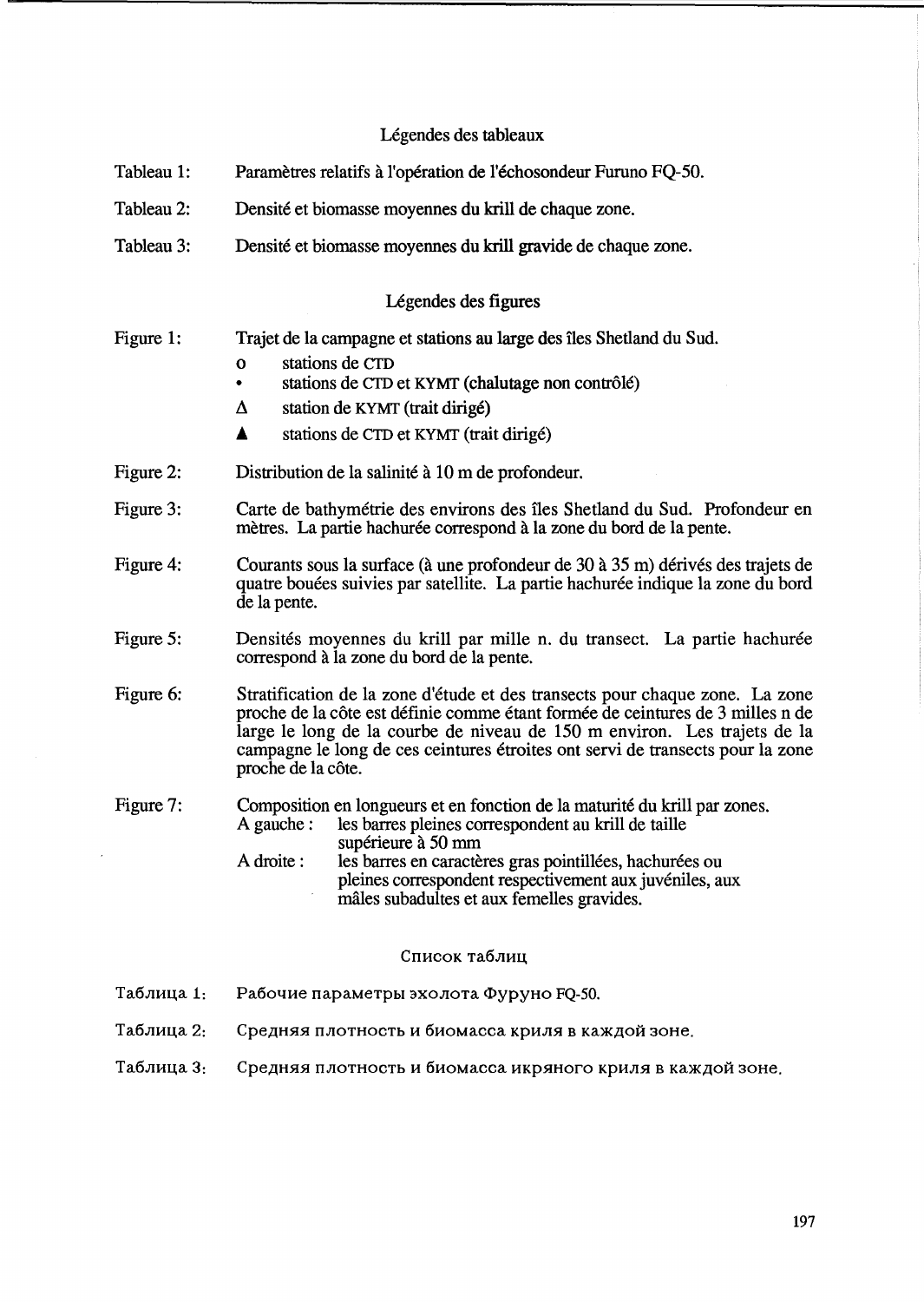#### Список рисунков

- метоположение станции у Рисунок 1: Mapwovt Южных плавания и Шетландских о-вов.
	- $\Omega$ **станции CTD**
	- $\bullet$ станции СТД и КҮМТ (неприцельное траление)
	- $\Delta$ станция КҮМТ (прицельное траление)
	- станции СТD и КҮМТ (неприцельное траление)  $\blacktriangle$
- Распределение солености на глубине 10 м. Рисунок 2:
- Рисунок 3. Батиметрическая карта района вокруг Южных Шетландских о-вов. Глубина в метрах. Затененная часть - зона фронтального склона.
- Подповерхностная циркуляция (глубина 30 35 м), определенная Рисунок 4: по передвижению четырех буев, за которыми велось спутниковое слежение. Затененная часть - зона фронтального склона.
- Рисунок 5: Величины средней плотности криля, интегрированные на. единицу длины разреза (1 морская миля). Затененная часть - зона фронтального склона.
- Рисунок 6: Стратификация района съемки и разрезы для каждой зоны. Прибрежная зона определяется как полосы шириной 3 морских миль вдоль контура приблизительно на глубине 150 м. Маршруты плавания вдоль этих узких полос использовались в качестве разрезов в прибрежной зоне.
- Рисунок 7: Размерный состав и стадии половозрелости криля по зонам. Левая сторона: заполненные столбцы - криль больше 50 мм Правая сторона: жирные пунктирные, затененные и запол-ненные столбцы обозначают молодь, не-половозрелых самцов и икряных самок соответственно.

Lista de las tablas

- Tabla 1: Parámetros de operación del ecosonda Furuno FQ-50.
- Tabla 2: Biomasa y densidad media del kril en cada zona.
- Tabla 3: Biomasa y densidad media del kril grávido en cada zona.

### Lista de las figuras

- Figura 1: Derrota del crucero y estaciones a la altura del archipiélado de las Shetand del Sur.
	- $\mathbf{o}$ estaciones CTD
	- estaciones CTD y KYMT (arrastre sin blanco definido)  $\bullet$
	- estación KYMT (arrastre dirigido a ciertas especies)  $\Delta$
	- estaciones CTD y KYMT (arrastre dirigido a ciertas especies) A